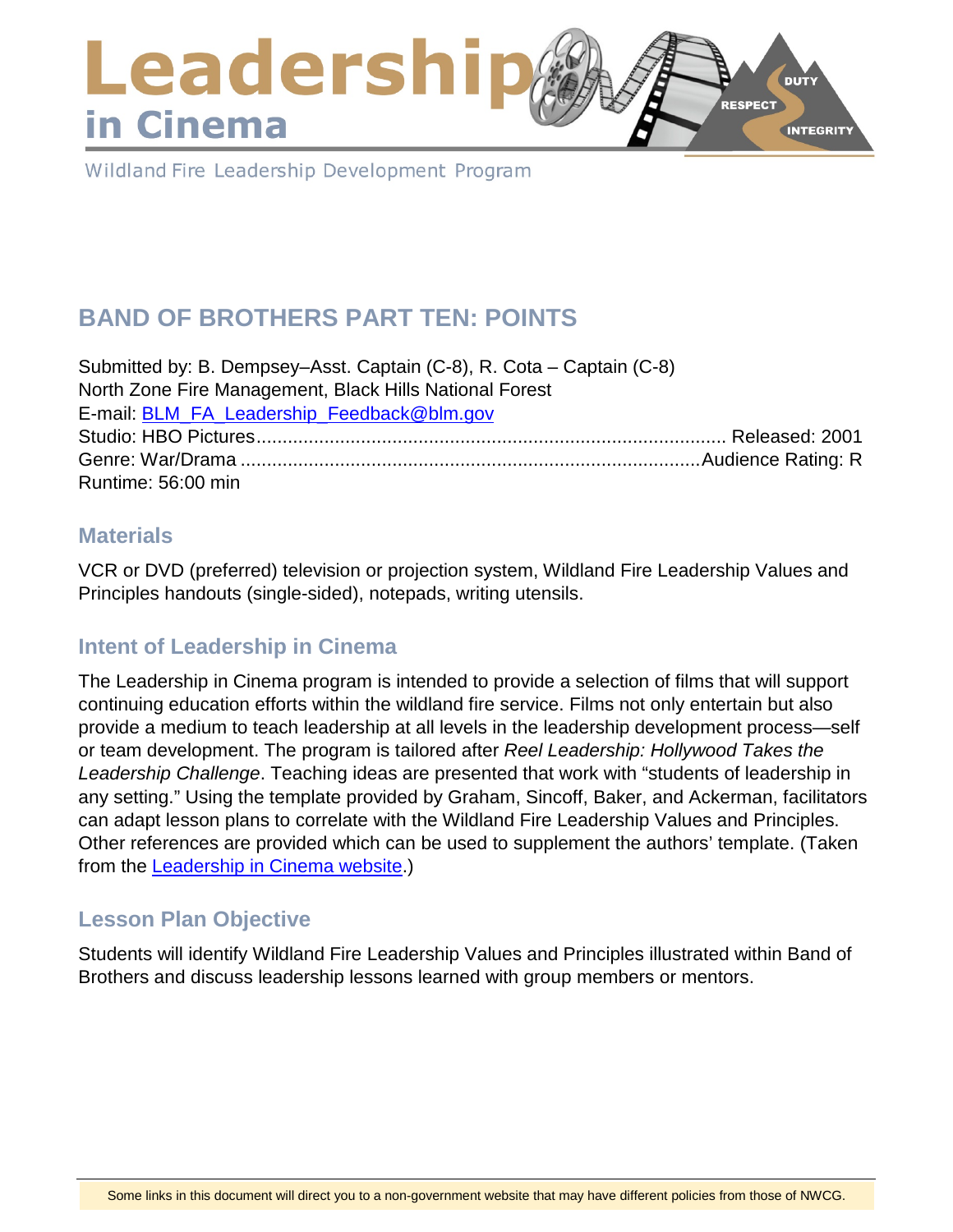# **Basic Movie Plot**

Starting with their rigorous boot camp training in Georgia in 1942, the miniseries recounts the remarkable achievements of this volunteer rifle company, which parachuted into France early on D-Day morning 1944; spearheaded the Market-Garden and Rhine offensives; engaged the Nazis in Bastogne and the Bulge; and captured Hitler's "impenetrable" Eagle's Nest at Berchtesgaden in 1945. (Taken from the [HBO official website\)](http://www.hbo.com/band/landing/currahee.html)

This Emmy-winning miniseries etched an unforgettably vivid portrait of WWII, as experienced by an Army unit serving in Europe, which parachuted into Normandy on D-Day and fought for the remainder of the war. Band of Brothers gives the history and tells the story of Easy Company, 506th Regiment of the 101st Airborne Division, US Army. Drawn from the interviews with survivors of Easy Company, as well as soldiers' journal and letters, Band of Brothers chronicles the experiences of these young men who knew extraordinary bravery and extraordinary fear. (Taken from the [History Channel\)](http://www.history.com/topics/d-day)

### **Band of Brothers – Part Ten: Points Summary**

Easy Company finally enters Germany, to surprisingly little resistance, and has a chance to relax for the first time in a long time. A patrol in a nearby forest discovers an abandoned Nazi concentration camp, still filled with emaciated prisoners. The local citizenry, unbelievably disavowing knowledge of its existence, is made to clean it up, as the news arrives that Hitler is dead. (Taken from [HBO website\)](http://www.hbo.com/band-of-brothers/episodes/0/09-why-we-fight/synopsis.html)

# **Cast of Main Characters**

| (Photographs of main characters at the end of the list) |  |
|---------------------------------------------------------|--|

# **Facilitation Options**

Band of Brothers is an excellent leadership film addressing multiple facets of the wildland fire leadership values and principles. Various avenues can be pursued depending upon the facilitator's intent. At a minimum, students can identify the Wildland Fire Leadership Values and Principles that are illustrated in the film. Students should be less concerned with how many principles they view within the film and more concerned with how the principles they do recognize can be used in their self-development as a leader.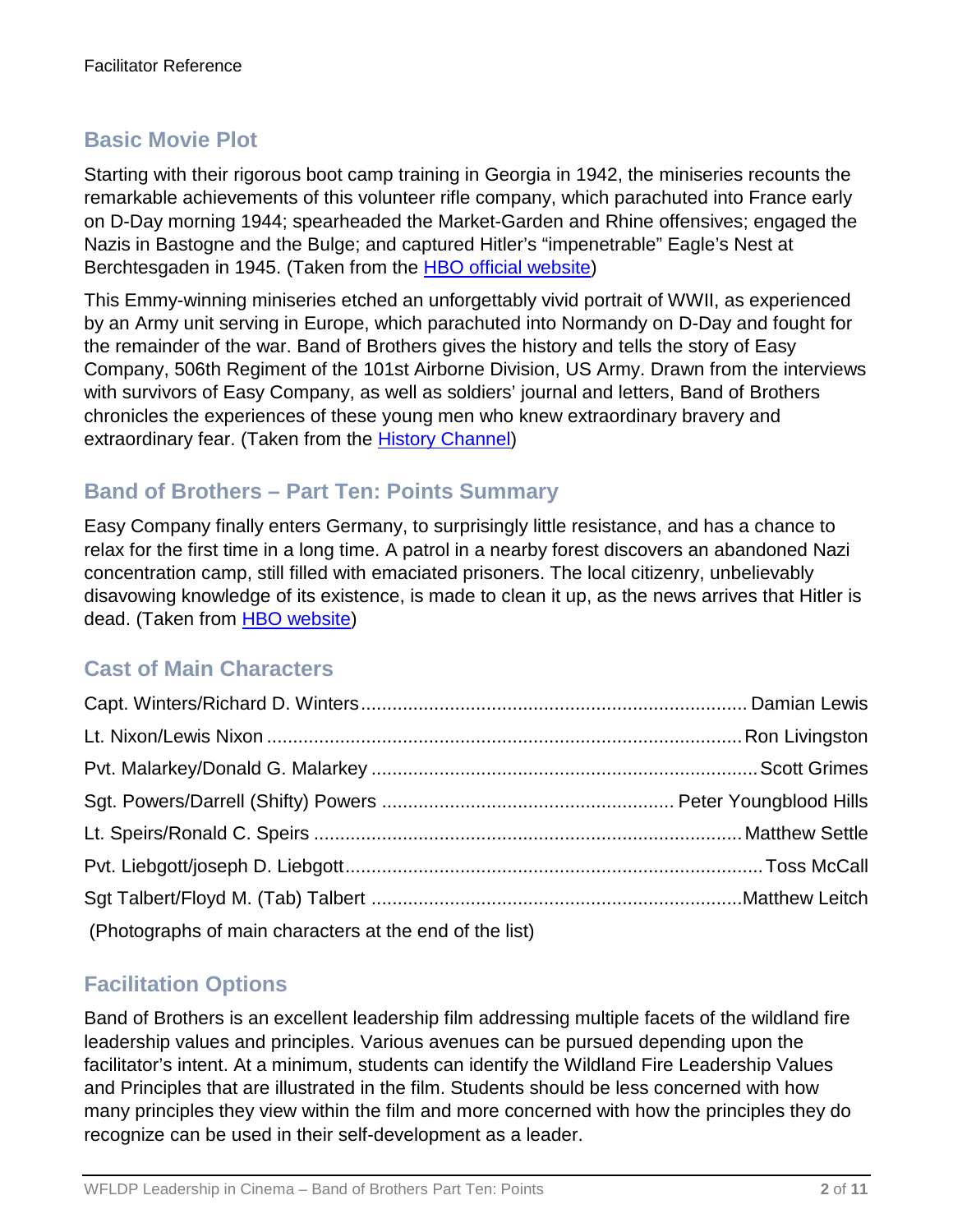The film can be viewed in its entirety or by clip selection depending on facilitator intent and time schedules. Another method is to have the students view the film, and then hold the discussion session with the entire group.

## **Full-film Facilitation Suggestion**

When opting for the full-film method, the facilitator should follow the outline below:

- 1. Facilitator will go over a basic plot of the movie and cover the objective.
- 2. Review the Wildland Fire Leadership Values and Principles with students (Hand out sheets)
- 3. Advise students to document instances within the film that illustrate/violate the Wildland Fire Leadership Values and Principles on the handout provided.
- 4. Show students Band of Brothers Part Ten: Points.
- 5. Break. After showing the movie, provide at least 15 minutes for a break, and also give time for the students to discuss their finding and reflect on how this movie applies to their jobs and private lives.
- 6. Have students discuss their findings and how they will apply leadership lessons learned to their leadership role in Wildland fire suppression. The facilitator can reference the specific clips (see clip facilitation section) to encourage further discussion or help clarify points of interest.
- 7. Wrap up the session and encourage students to apply leadership lessons learned in their personal and work lives, as well as take the opportunity to initiate or update their leadership self-development plan. Also, consider mentioning to the students about acquiring a mentor and relate this to the self-development plan.

# **Clip Facilitation Suggestion**

When opting for the clip method, the facilitator should follow the outline below:

- 1. Break into smaller groups. (Optional) But consider breaking up into three groups, one for each of the values (example).
- 2. Review the Wildland Fire Leadership Value or Principle(s) targeted for discussion. Hand out the sheets, and briefly go over each one, duty, respect and integrity.
- 3. Facilitator will go over a basic plot of the movie and cover the objective.
- 4. Facilitator will briefly describe the clip and guide the discussion of the clip to the specific principle that is discussed. Make sure to get plenty of feedback from the students before revealing the answer. (Spend approximately 5 minutes per clip).
- 5. Have students discuss their findings and how they will apply leadership lessons learned to their leadership role in Wildland fire suppression. The facilitator can reference the specific clips (see clip facilitation section) to encourage further discussion or help clarify points of interest.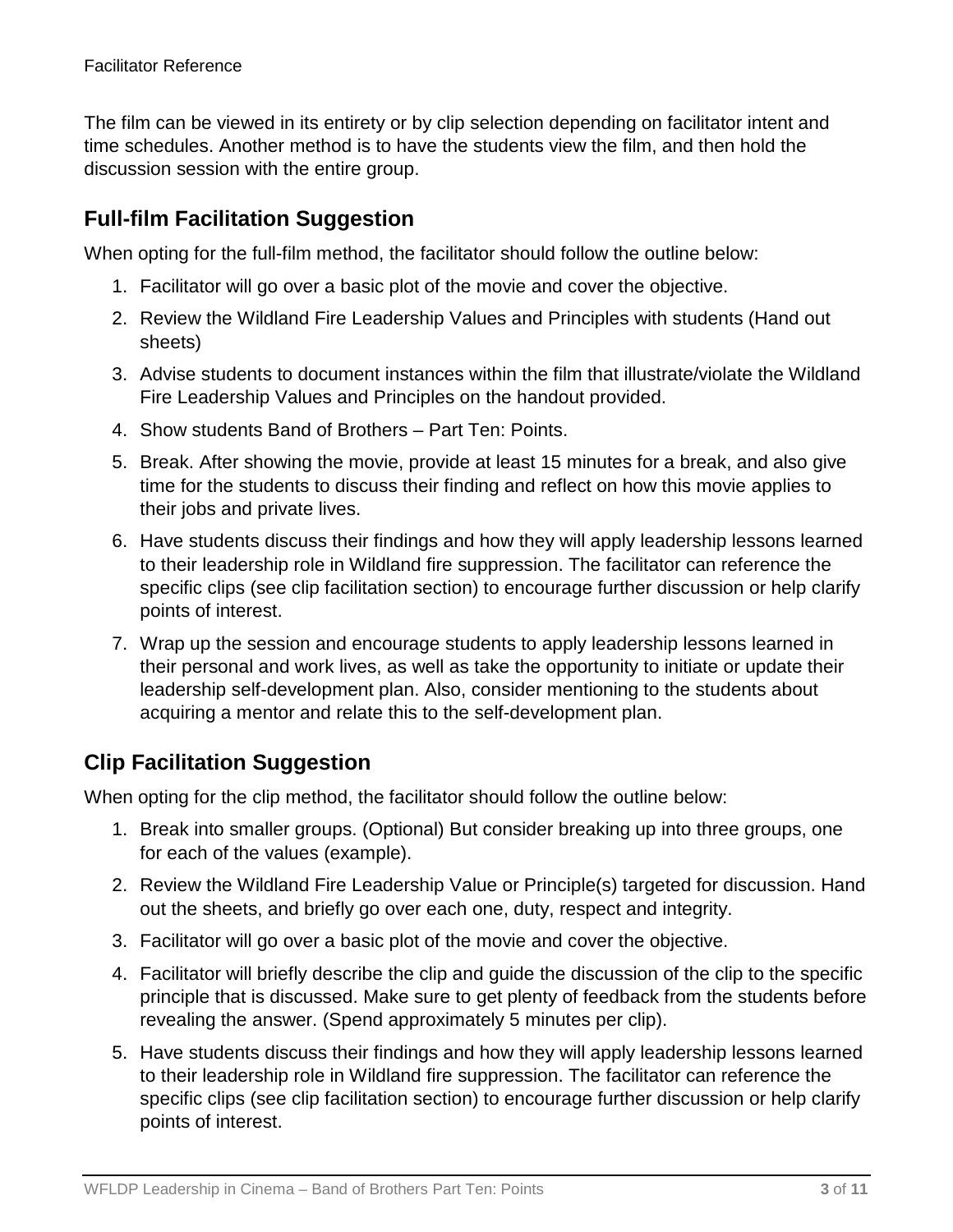6. Wrap up the session and encourage students to apply leadership lessons learned in their personal and work lives, as well as take the opportunity to initiate or update their leadership self-development plan. Also, consider mentioning to the students about acquiring a mentor and relate this to the self-development plan.

### **Specific Clip Usage for Band of Brothers – Part Ten: Points:**

**Facilitator Hint**: Ensure familiarity with each individual clip in order to guide the groups.

The following clips may assist facilitators with leadership discussions. All times are approximate. (Start time/Stop time.)

#### *Duty*

**Discussion Point One** (18:44): During this dialogue between Winters and the German officer, the officer asks, "What will we do after this is over?" How does this show Winters' duty not to engage the officer's comments?

**Discussion Point Two** (27:31): Taking charge when in charge. Winters took command on D-Day. How does this act show that he went above and beyond his duty?

#### *Respect*

**Discussion Point One** (19:30): Winters lets the German officer keep his sidearm.

**Discussion Point Two** (30:00): The officer shows he knows his men's strengths by keeping Winters with his men and not letting him go into the Pacific Campaign.

#### *Integrity*

**Discussion Point One** (24:17): Shifty Powers is trying to ask how he can explain to the people back home about what he has been through. Winters takes the time to listen and offer some advice.

**Discussion Point Two** (27:31): This clip runs the full gambit of integrity. Can you feel the weight of this responsibility? The dialogue with the commander...

#### **Film/Book Discussion**

Consider having a few students read Stephen E. Ambrose, Band of Brothers: E Company, 506th Regiment, 101st Airborne from Normandy to Hitler's Eagle's Nest (New York, 1992). Lead a discussion between students who have read the book and those who watched the film. Compare and contrast the book and the movie.

#### **References**

- [Band of Brothers website](http://www.hbo.com/band/landing/currahee.html)
- The Avalon Project: [World War II documents](http://avalon.law.yale.edu/subject_menus/wwii.asp)
- National Archives: Powers of Persuasion [Poster Art of World War II](https://www.archives.gov/education/lessons/wwii-posters)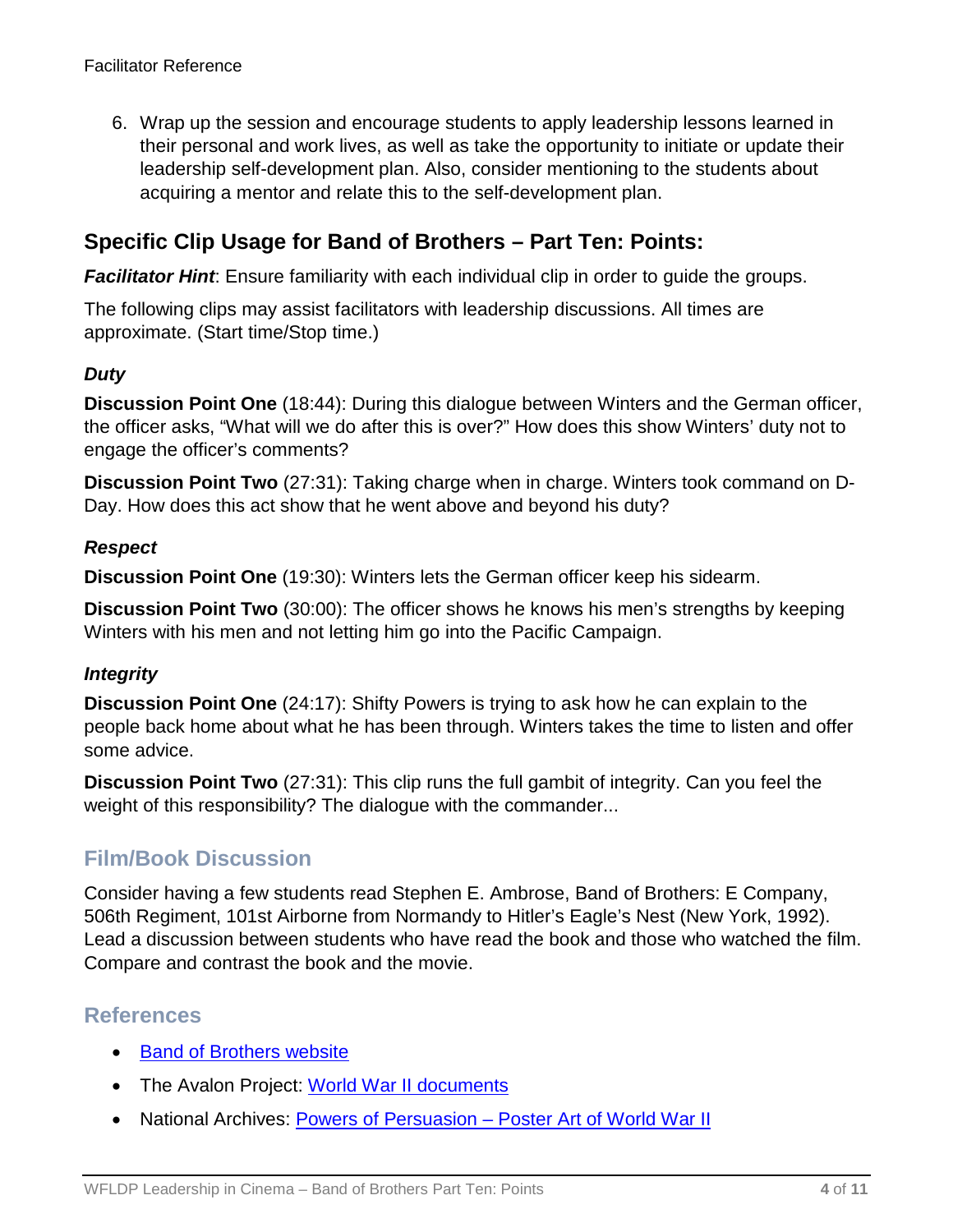#### **Resources – Books**

- Ambrose, Stephen E. Band of Brothers: E Company, 506th Regiment, 101st Airborne from Normandy to Hitler's Eagle's Nest. New York. 1992.
- Kennedy, David. Freedom from Fear: The American People in Depression and War, 1929-1945. 1999.

Hyperlinks have been included to facilitate the use of the Wildland Fire Leadership Development Program website. Encourage students of leadership to visit the website [\(https://www.fireleadership.gov/\)](https://www.fireleadership.gov/).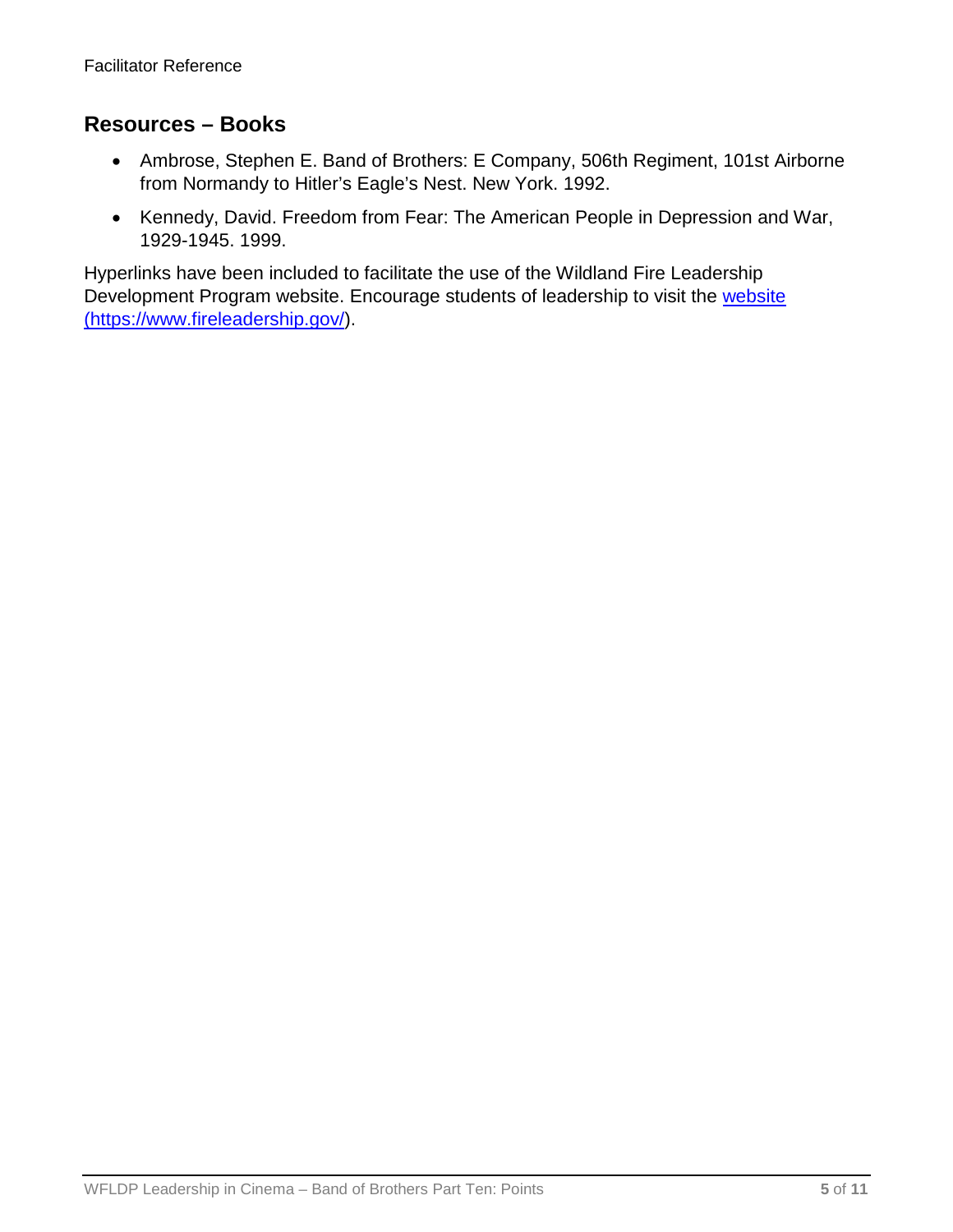### **Band of Brothers – Part Ten: Points**

#### (Facilitator Reference)

Below is a short list of examples from the movie that coincide with the Wildland Fire Leadership Values and Principles. Discuss leadership lessons learned from the film with the class and have the class discuss these within their groups. Have the group document film clips illustrating the Wildland Fire Leadership Values and Principles.

#### **Duty**

- 1. Be proficient in your job, both technically and as a leader.
- 2. Make sound and timely decisions.
- 3. Ensure that tasks are understood, supervised and accomplished.
- 4. Develop your subordinates for the future.
	- Winters example of taking command of EZ Company on D-Day. (Specifically, how did Winters show that he was proficient in his job?)

#### **Respect**

- 1. Know your subordinates and look out for their well-being.
- 2. Keep your subordinates informed.
- 3. Build the team.
- 4. Employ your subordinates in accordance with their capabilities.
	- When the General is speaking to Winters and tells him, "Son, you have done enough."

#### **Integrity**

- 1. Know yourself and seek improvement.
- 2. Seek responsibility and accept responsibility for your actions.
- 3. Set the example.
	- When Winters actively listens to Shifty Powers.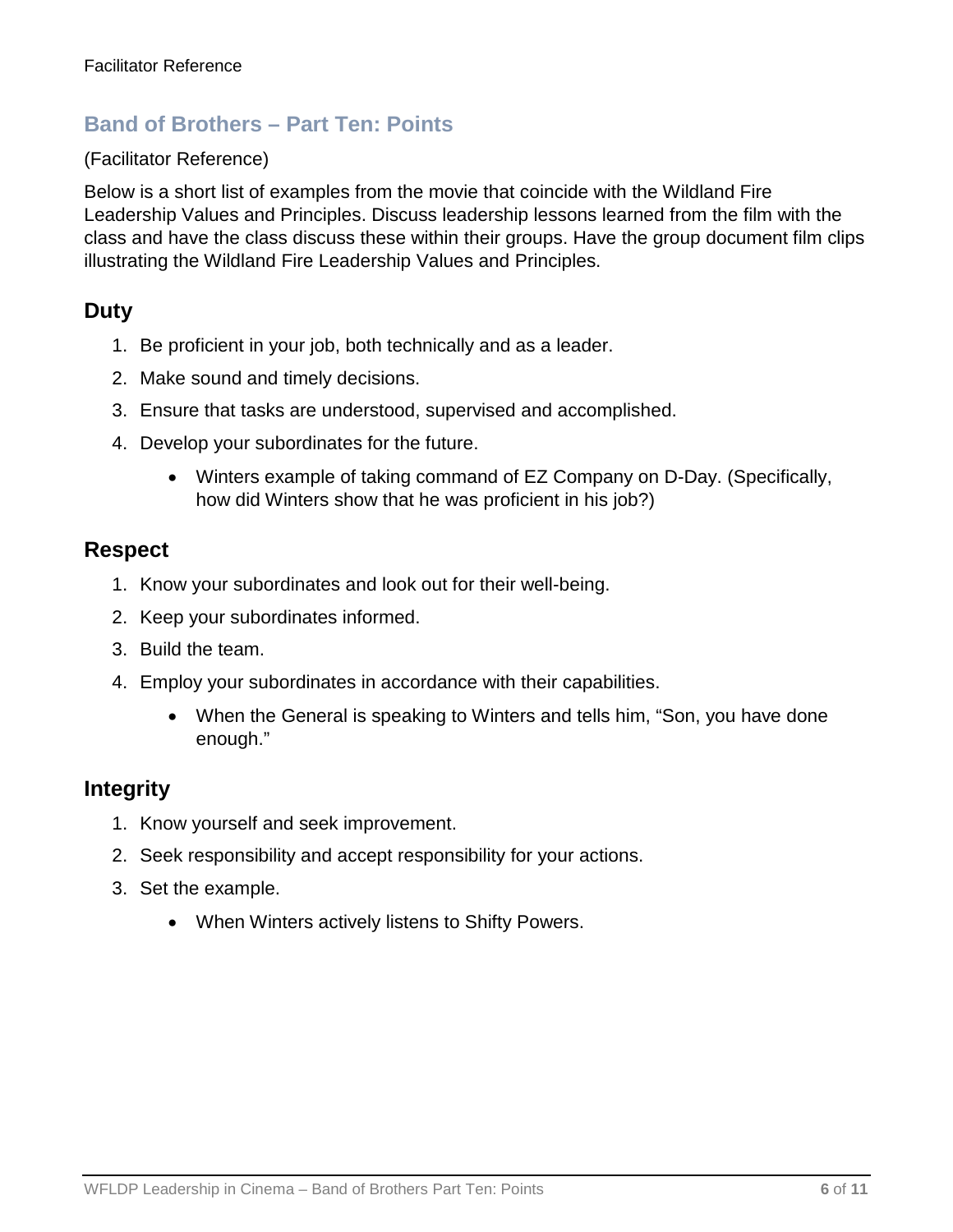### **Questions to Generate Further Discussion**

Excerpt from: "Leaders We Would Like to Meet" Interviews

- 1. What makes you want to follow someone?
- 2. What kind of leader do you think you are? What do you think others would say?
- 3. If you were to pick three of the most important character traits for an effective leader, what would those be?
- 4. Are leaders born or made?
- 5. Who are some of the individuals that had a significant influence on your life? Currently, who do you think is leadership role model and why?
- 6. If you are not currently in fire, how do you think this movie could be applied to your job?
- 7. What are some of the toughest decisions or dilemmas you have faced? What helped to guide you through those situations?
- 8. Why do you think people follow you?
- 9. How do some of the events in Band of Brothers Part Ten apply specifically to your job? To your personal life?
- 10.Which character in Band of Brothers Part Ten do you think is most like you?
- 11.How do you go about initiating a new idea in order to put it into practice?
	- Regarding leadership, what quotes come to mind? "Before honor comes humility." Proverbs
	- "Lead me, follow me, or get out of my way." General George Patton
	- "Leadership is not only doing the right thing, but it is doing the right thing at the right time." Life Application Bible
	- "Leaders are not born, they are made. They are made by hard effort, which is a price all of us must pay to achieve any goal that is worthwhile." Vince Lombardi
	- "Only one man in a thousand is a leader of men, the other 999 follow women." Groucho Marx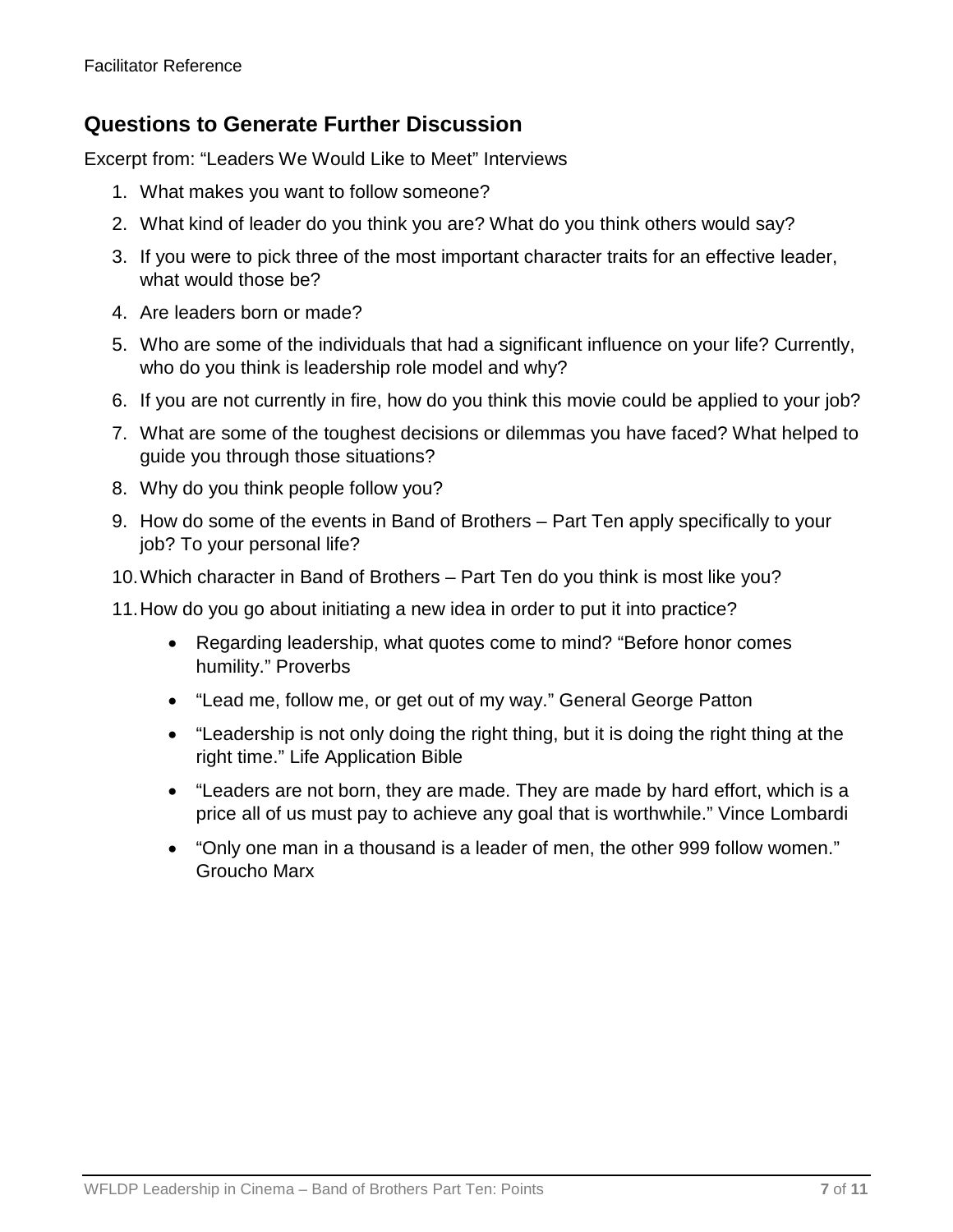### **Band of Brothers – Part Ten: Points**

Document film clips illustrating the Wildland Fire Leadership Values and Principles and discuss leadership lessons learned from the film with the class.

Document film clips illustrating the Wildland Fire Leadership Values and Principles and discuss leadership lessons learned from the film with the class.

### **Duty**

- 1. Be proficient in your job, both technically and as a leader.
- 2. Make sound and timely decisions.
- 3. Ensure that tasks are understood, supervised and accomplished.
- 4. Develop your subordinates for the future.

#### **Respect**

- 1. Know your subordinates and look out for their well-being.
- 2. Keep your subordinates informed.
- 3. Build the team.
- 4. Employ your subordinates in accordance with their capabilities.

#### **Integrity**

- 1. Know yourself and seek improvement.
- 2. Seek responsibility and accept responsibility for your actions.
- 3. Set the example.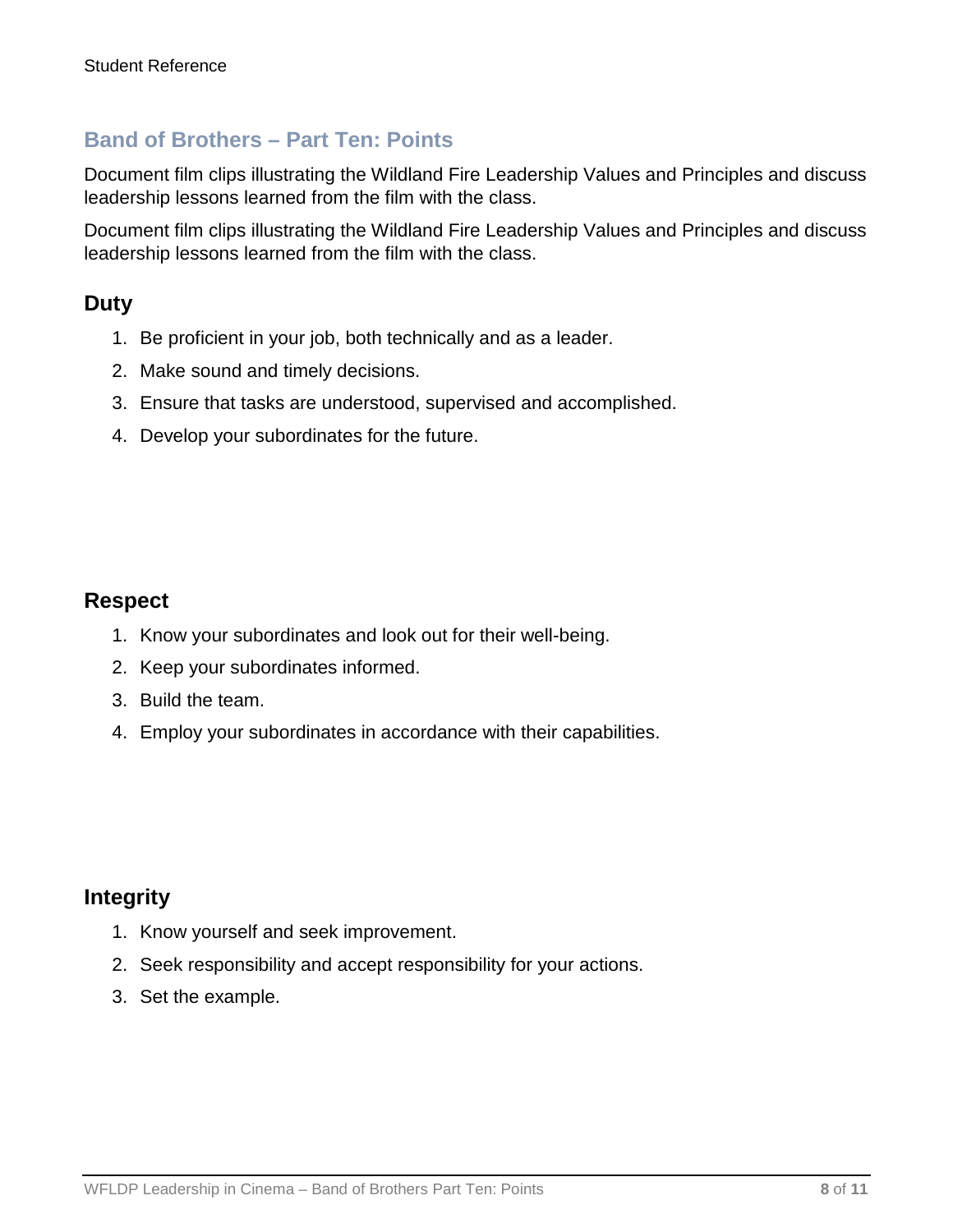#### Be proficient in your job, both technically & as a leader.

- Take charge when in charge.
- Adhere to professional standard operating procedures.
- Develop a plan to accomplish given objectives.

#### Make sound & timely decisions.

- Maintain situation awareness in order to anticipate needed actions.
- Develop contingencies & consider consequences.
- Improvise within the commander's intent to handle a rapidly
- changing environment.

#### Ensure that tasks are understood, supervised, accomplished.

- Issue clear instructions.
- Observe & assess actions in progress without micro-managing.
- Use positive feedback to modify duties, tasks & assignments when appropriate.

#### Develop your subordinates for the future.

- Clearly state expectations.
- Delegate tasks that you are not required to do personally.
- Consider individual skill levels & developmental needs when assigning tasks.

#### Know your subordinates and look out for their well-being.

- Put the safety of your subordinates above all other objectives.
- Take care of your subordinate's needs.
- Resolve conflicts between individuals on the team.

#### Keep your subordinates informed.

- Provide accurate & timely briefings.
- Give the reason (intent) for assignments & tasks.
- Make yourself available to answer questions at appropriate times.

#### Build the team.

- Conduct frequent debriefings with the team to identify lessons learned.
- Recognize accomplishments & reward them appropriately.
- Apply disciplinary measures equally.

#### Employ your subordinates in accordance with their capabilities.

- Observe human behavior as well as fire behavior.
- Provide early warning to subordinates of tasks they will be responsible for.

- Consider team experience, fatigue & physical limitations when accepting assignments.

#### Know yourself and seek improvement.

- Know the strengths/weaknesses in your character & skill level.
- Ask questions of peers & supervisors.
- Actively listen to feedback from subordinates.

#### Seek responsibility and accept responsibility for your actions.

- Accept full responsibility for & correct poor team performance.
- Credit subordinates for good performance.
- Keep your superiors informed of your actions.

#### Set the example.

- Share the hazards & hardships with your subordinates.
- Don't show discouragement when facing setbacks.
- Choose the difficult right over the easy wrong.





**MTEGRITT** 

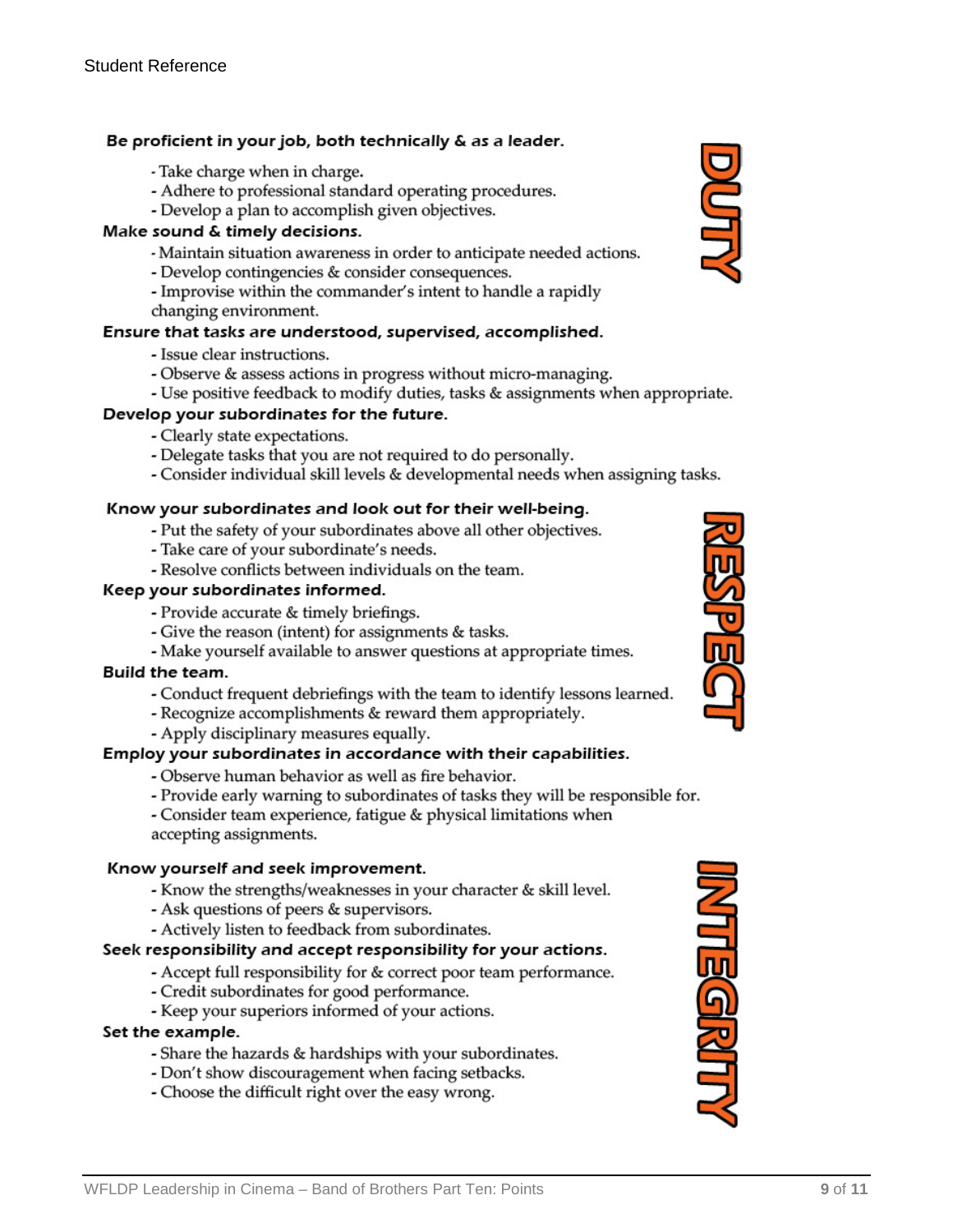

# **Leadership Self Development Plan**

For Wildland Firefighters...a Lifetime of Learning

**Next level of leadership:**

**Directed reading (Professional Reading Program) and other self-study:**

**Training (Next wildland fire L- and S-courses):**

**Details (Temporary assignments with new or increased responsibility):**

**Mentor (Identifying and asking a role model to provide guidance):**

**Outside Activities (Associations, volunteer programs, higher education, etc.)**

| Employee:   | Date: |  |
|-------------|-------|--|
|             |       |  |
|             |       |  |
| Supervisor: | Date: |  |